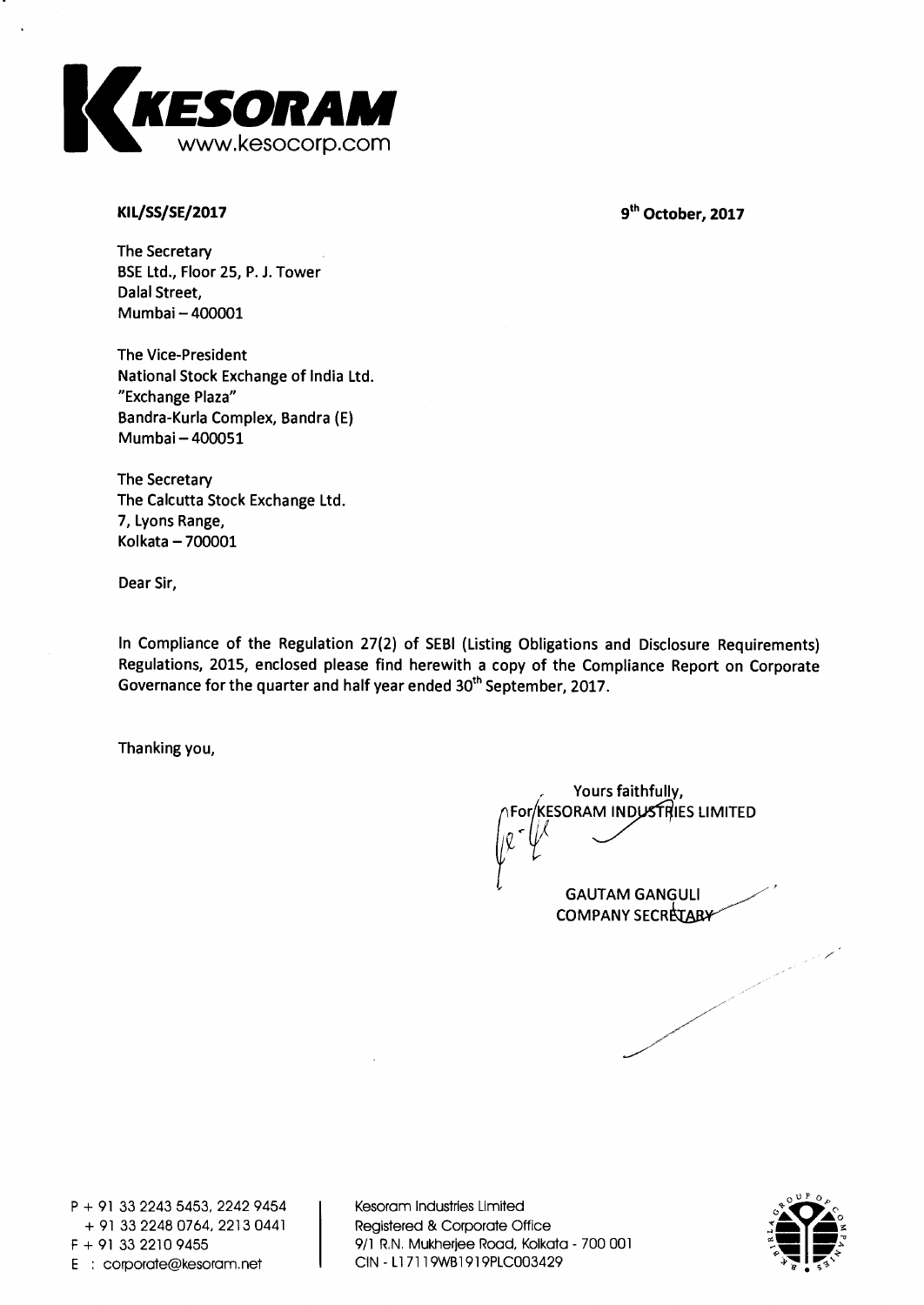

1. Name of Listed Entity **KESORAM INDUSTRIES LIMITED** 

2. Quarter and half year ended **SEPTEMBER, 2017** 

|                           | I. Composition of Board of Directors |                                    |                                                                                                        |                                                                |                             |                                                                                                                                                           |                                                                                                                                                                          |                                                                                                                                                                                                            |
|---------------------------|--------------------------------------|------------------------------------|--------------------------------------------------------------------------------------------------------|----------------------------------------------------------------|-----------------------------|-----------------------------------------------------------------------------------------------------------------------------------------------------------|--------------------------------------------------------------------------------------------------------------------------------------------------------------------------|------------------------------------------------------------------------------------------------------------------------------------------------------------------------------------------------------------|
| Title<br>(Mr. $/$<br>Ms.) | Name of the Director                 | PAN <sup>\$</sup> & DIN            | Category<br>(Chairperson/E<br>xecutive/Non-<br>Executive/<br>Independent/<br>Nominee) <sup>&amp;</sup> | Date of<br>Appointment<br>in the current<br>term<br>/cessation | Tenure*                     | No of<br>Directorship<br>in listed<br>entities<br>including this<br>listed entity<br>(Refer<br>Regulation<br>$25(1)$ of<br>Listing<br><b>Regulations)</b> | Number of<br>memberships<br>in Audit/<br>Stakeholder<br>Committee(s)<br>including this<br>listed entity<br>(Refer<br>Regulation<br>$26(1)$ of<br>Listing<br>Regulations) | No of post of<br>Chairperson<br>in Audit/<br>Stakeholder<br>Committee<br>held in listed<br>entities<br>including<br>this listed<br>entity<br>(Refer<br>Regulation<br>$26(1)$ of<br>Listing<br>Regulations) |
| Mr.                       | <b>Basant Kumar Birla</b>            | DIN-00055856<br>PAN-<br>AEKPB3110L | Chairman /<br>Non-Executive /<br>Non<br>Independent                                                    | 28.07.2016                                                     |                             | 5                                                                                                                                                         | None                                                                                                                                                                     | None                                                                                                                                                                                                       |
| Mrs.                      | Manjushree Khaitan                   | DIN-00055898<br>PAN-<br>AGFPK0198L | Vice-<br>Chairperson<br>/Executive                                                                     | 05.02.2013                                                     |                             | $\overline{2}$                                                                                                                                            | None                                                                                                                                                                     | None                                                                                                                                                                                                       |
| Mr.                       | Amitabha<br>Jugalkishore Ghosh       | DIN-00055962<br>PAN-<br>AAFPG7411C | Independent/<br>Non-Executive                                                                          | 08.07.2014                                                     | 38 months<br>and 25<br>days | 4                                                                                                                                                         | $\overline{2}$                                                                                                                                                           | 3                                                                                                                                                                                                          |
| Mr.                       | Vinay Sah                            | DIN-02425847<br>PAN-<br>AFBPS4740M | Non Executive/<br>Nominee                                                                              | 29.06.2017                                                     |                             | $\mathbf{2}$                                                                                                                                              | 3                                                                                                                                                                        | None                                                                                                                                                                                                       |
| Mr.                       | Kashi Prasad<br>Khandelwal           | DIN-00748523<br>PAN-<br>AETPK9443E | Independent/<br>Non-Executive                                                                          | 08.07.2014                                                     | 38 months<br>and 25<br>days | 3                                                                                                                                                         | 3                                                                                                                                                                        | None                                                                                                                                                                                                       |
| Mr.                       | Sudip Banerjee                       | DIN-05245757<br>PAN-<br>AANPB2951Q | Independent/<br>Non-Executive                                                                          | 08.07.2014                                                     | 38 months<br>and 25<br>days | 3                                                                                                                                                         | $\overline{2}$                                                                                                                                                           | None                                                                                                                                                                                                       |
| Mr.                       | Lee Seow Chuan                       | DIN-02696217<br>PAN-N.A.           | Independent/<br>Non-Executive                                                                          | 12.12.2015                                                     | 21 months<br>21 days        | 1                                                                                                                                                         | $\mathbf{1}$                                                                                                                                                             | None                                                                                                                                                                                                       |
| Mr.                       | <b>Tridib Kumar Das</b>              | DIN-01063824<br>PAN-<br>AGFPD1367E | Executive<br><b>Mhole time</b><br>Director/ CFO                                                        | 01.04.2017                                                     |                             | 1                                                                                                                                                         | 1                                                                                                                                                                        | None                                                                                                                                                                                                       |

**\$** PAN number of any director would not be displayed on the website of Stock Exchange

& Category of directors means Executive/Non-executive/Independent/Nominee. if a Director fits into more than one category write all categories separating them with hyphen

\* to be filled only for Independent Director. Tenure would mean total period from which Independent Director is serving on Board of Directors of the listed entity in continuity without any cooling off period.

\*\* For the purpose of clarity, a Director counted as Chairman/Chairperson of a Committee has not been again counted as a Member of the Committee in which he/she is a counted Chairman/Chairperson.

P + 91 33 2243 5453, 2242 9454

+ 91 33 2248 0764, 2213 0441

E : corporate@kesoram.net

Kesoram Industries Limited Registered & Corporate Office F + 91 33 2210 9455 9/1 R.N. Mukherjee Road, Kolkata - 700 001<br>E : corporate@kesoram.net CIN - L17119WB1919PLC003429

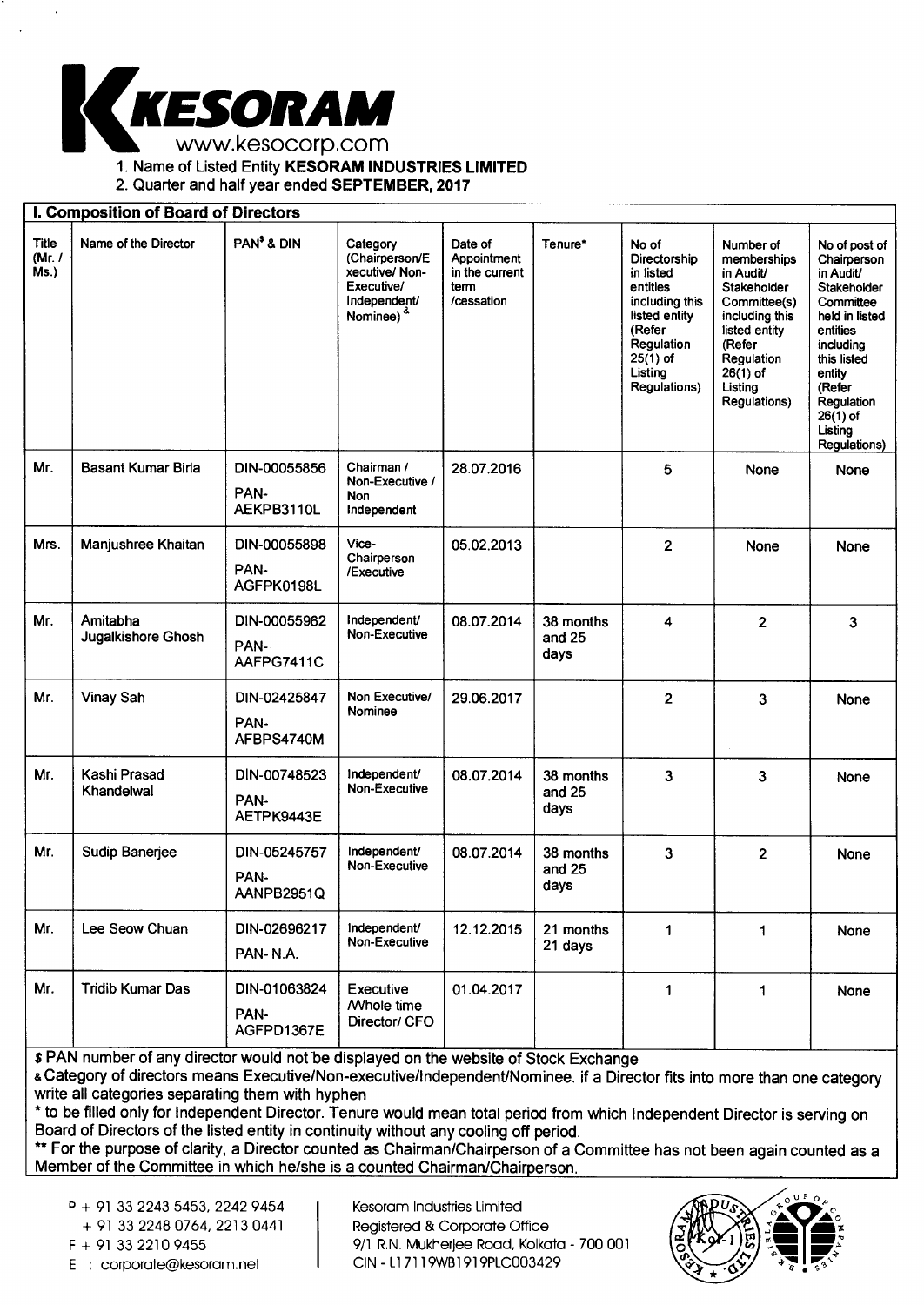

# **II. Composition of Committees**

| <b>Name of Committee</b>                        | Name of Committee members                                                                               | Category (Chairperson/Executive/Non-<br>Executive/independent/Nominee) s                                                                                                      |
|-------------------------------------------------|---------------------------------------------------------------------------------------------------------|-------------------------------------------------------------------------------------------------------------------------------------------------------------------------------|
| 1. Audit Committee                              | Amitabha Jugalkishore Ghosh<br>Kashi Prasad Khandelwal<br>Lee Seow Chuan<br>Sudip Banerjee<br>Vinay Sah | Chairperson of Committee / Independent/ Non-<br>Executive<br>Independent/ Non-Executive<br>Independent/ Non-Executive<br>Independent/ Non-Executive<br>Non-Executive/ Nominee |
| 2. Nomination & Remuneration Committee          | Amitabha Jugalkishore Ghosh<br>Kashi Prasad Khandelwal<br>Vinay Sah                                     | Chairperson of Committee / Independent/ Non-<br>Executive<br>Independent/ Non-Executive<br>Non-Executive/Nominee                                                              |
| 3. Risk Management Committee (if<br>applicable) | N.A.                                                                                                    | N.A.                                                                                                                                                                          |
| 4. Stakeholders Relationship Committee          | Amitabha Jugalkishore Ghosh                                                                             | Chairperson of Committee /Independent/ Non-<br>Executive                                                                                                                      |
|                                                 | <b>Vinay Sah</b>                                                                                        | Non-Executive/Nominee                                                                                                                                                         |
|                                                 | Kashi Prasad Khandelwal                                                                                 | Independent/ Non-Executive                                                                                                                                                    |
|                                                 | <b>Tridib Kumar Das</b>                                                                                 | Whole time Director/Executive/CFO                                                                                                                                             |

\$ Category of directors means Executive/Non-executive/Independent/Nominee. if a Director fits into more than one category write all categories separating them with hyphen

## **III. Meeting of Board of Directors**

| Date(s) of Meeting (if any) in the | Date(s) of Meeting (if any) in | Maximum gap between any two consecutive |
|------------------------------------|--------------------------------|-----------------------------------------|
| previous quarter                   | the relevant quarter           | meetings (in number of days)            |
| 14.06.2017                         | 14.09.2017                     | 91 days (excluding both the days)       |

## **IV. Meeting of Committees**

| Date(s) of meeting of the<br>committee in the relevant<br>quarter | Whether requirement<br>of Quorum met<br>(details) | Date(s) of meeting of the<br>committee in the<br>previous quarter | Maximum gap between any two<br>consecutive meetings (in number of<br>days)*                                                  |  |
|-------------------------------------------------------------------|---------------------------------------------------|-------------------------------------------------------------------|------------------------------------------------------------------------------------------------------------------------------|--|
| <b>Audit Committee</b>                                            |                                                   |                                                                   |                                                                                                                              |  |
| 14.09.2017                                                        | Yes                                               | 28.04.2017                                                        | 138 days (excluding both the days)                                                                                           |  |
| optional                                                          |                                                   |                                                                   | . This information has to be mandatorily be given for audit committee, for rest of the committees giving this information is |  |

### **V. Related Party Transactions**

+ 91 33 2248 0764, 2213 0441

E : corporate@kesoram.net

Kesoram Industries Limited Registered & Corporate Office F + 91 33 2210 9455 9/1 R.N. Mukherjee Road, Kolkata - 700 001<br>E : corporate@kesoram.net CIN - L17119WB1919PLC003429

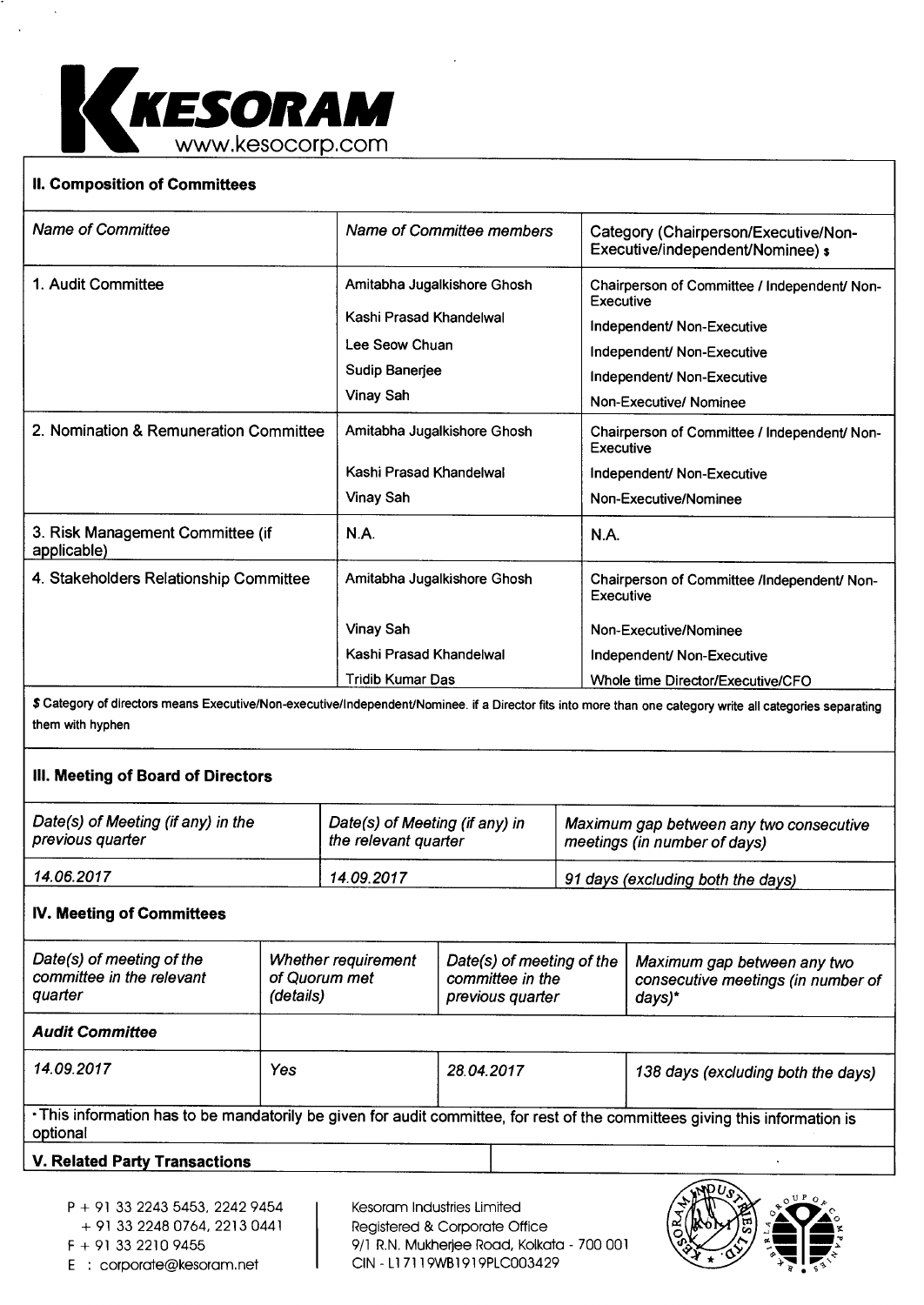

| <b>Subject</b>                                                                                            | Compliance status (Yes/No/NA) refer note below                                                                                      |
|-----------------------------------------------------------------------------------------------------------|-------------------------------------------------------------------------------------------------------------------------------------|
| Whether prior approval of audit committee obtained                                                        | Yes                                                                                                                                 |
| Whether shareholder approval obtained for material<br><b>RPT</b>                                          | N.A.                                                                                                                                |
| Whether details of RPT entered into pursuant to omnibus<br>approval have been reviewed by Audit Committee | Yes, it will be taken in the ensuing Audit Committee<br>Meeting. Preceding Qtr transaction of 30.06.2017<br>reviewed on 14.09.2017. |

**Note** 

1 In the column "Compliance Status", compliance or non-compliance may be indicated by Yes/No/N.A.. For example, if the Board has been composed in accordance with the requirements of Listing Regulations, "Yes" may be indicated. Similarly, in case the Listed Entity has no related party transactions, the words "N.A." may be indicated.

2 If status is "No" details of non-compliance may be given here.

# **VI. Affirmations**

1. The composition of Board of Directors is in terms of SEBI (Listing obligations and disclosure requirements) Regulations, 2015.

2. The composition of the following committees is in terms of SEBI(Listing obligations and disclosure requirements) Regulations, 2015

- a. Audit Committee
- b. Nomination & remuneration committee
- c. Stakeholders relationship committee
- d. Risk management committee (applicable to the top 100 listed entities) **Not Applicable**

3. The committee members have been made aware of their powers, role and responsibilities as specified in SEBI (Listing obligations and disclosure requirements) Regulations, 2015.

4. The meetings of the board of directors and the above committees have been conducted in the manner as specified in SEBI (Listing obligations and disclosure requirements) Regulations, 2015.

5. The report submitted in the previous quarter had been placed before Board of Directors. There was no comment/ observation/advice of Board of Directors in this regard.

**Name & Designation: GAWTAM GANGU Company Secretary / Compliance Officer**   $\overline{MDU}$  $\sum_{n=0}^{\infty}$  K ol - 1  $\sum_{n=0}^{\infty}$ ,...  $37.6$ 

Kesoram Industries Limited Registered & Corporate Office F + 91 33 2210 9455 9/1 R.N. Mukherjee Road, Kolkata - 700 001<br>E : corporate@kesoram.net CIN - L17119WB1919PLC003429